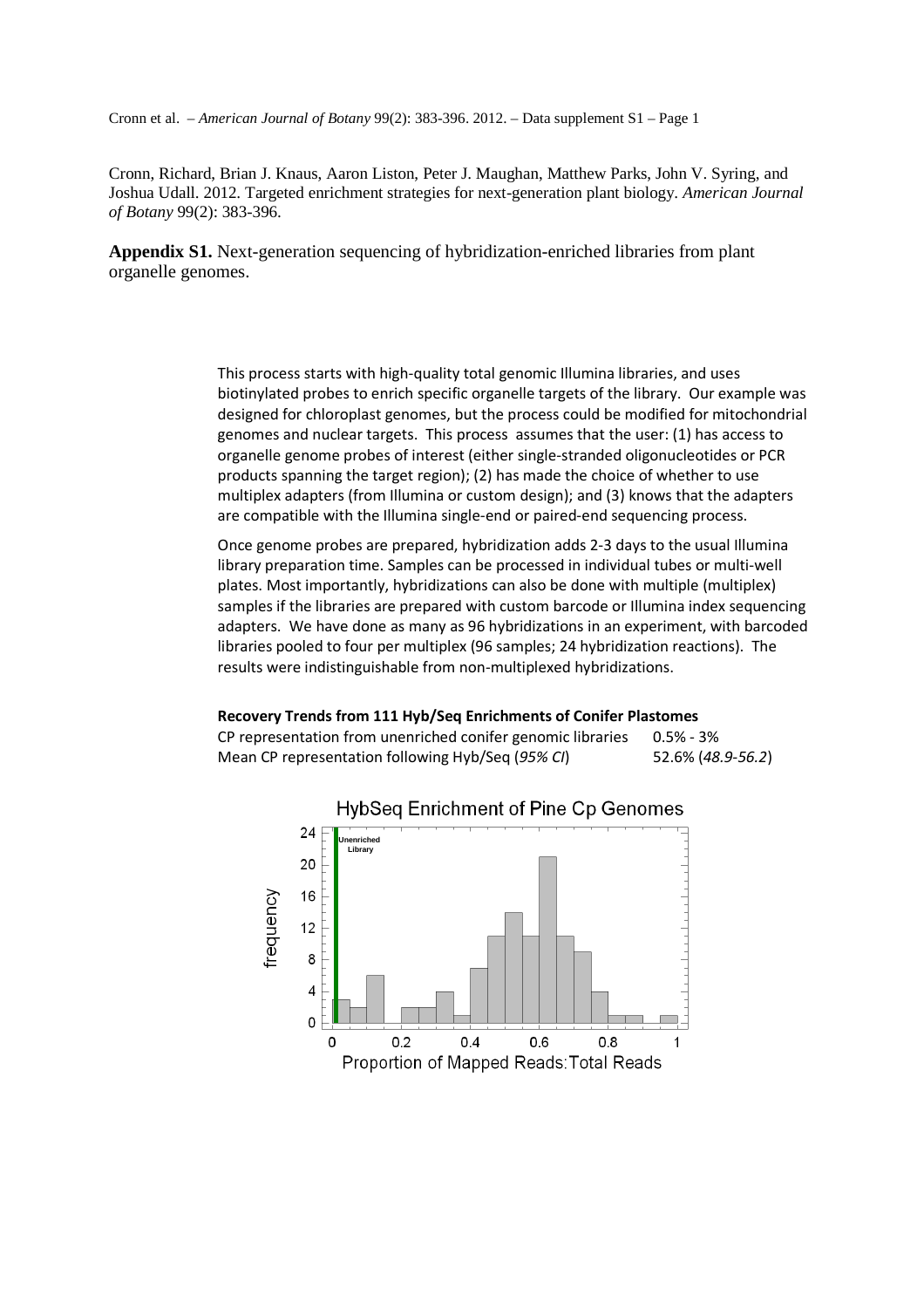Results depend: (1) quality of your input DNA; (2) quality of your Illumina library, (3) molar equivalence across pooled probes, and (4) probe labeling efficiency. Patience and care with these steps will reward the user with higher quality data.

**REAGENTS** Regents shown below are specific to hybridization-based capture and enrichment of organelle genome sequences. Approximate numbers of samples per minimum order are indicated for enzymes. Vendor names are for descriptive purposes only, and they do not imply endorsement by the U.S. Government.

## **1. Chloroplast genome probe assembly**

1A. Double-stranded Chloroplast genome probes

- PCR product to be used as probes. These need to be accurately quantified and pooled in an equimolar (not equal mass) pool.
- DNA blunting kit (New England Biolabs [NEB] #E1201; alternatively, you can order T4 DNA polymerase and T4 polynucleotide kinase independently)
- T4 DNA ligase and buffer (NEB #M0202S)

1B. Single-stranded Chloroplast genome probes

- Oligonucleotides to be used as probes. These can be PCR primers  $(20 25$  bp) or microarray oligos (60 – 100 bp), as long as they provide high coverage of the target region.
- T4 polynucleotide kinase and buffer (NEB #M0201)
- T4 RNA ligase (ssRNA ligase; NEB #M0204S)
- Ethanol, 100%
- Sodium Acetate, 3M stock. (Ambion #AM9740 or equivalent)
- MgCl2, 1M stock. (Ambion #AM9530G or equivalent)
- co-precipitant (linear acrylamide or glycogen)

## **2. Probe amplification and labelling**

- KOH, 4 M stock solution
- Tris-HCl, 0.4 M
- 5'-biotinylated (N)<sub>6</sub>, 1 µmol . This random hexamer should be diluted to 1 nmol/µl using 10 mMTris-HCl buffer
- φ29 DNA polymerase and buffer (NEB #0269S or equivalent)
- KCl, 0.5 M
- dNTPs, 10 mM
- biotin-14-dCTP, 0.4 mM (Invitrogen #19518-018 )

## **3. Hybridization buffers and related**

- SSC, 20X stock buffer (Ambion # AM9770 or equivalent)
- Disodium EDTA, 500 mM, pH 8.0 (Ambion #AM9260G or equivalent)
- SDS, 10% stock (Ambion #AM9822 or equivalent)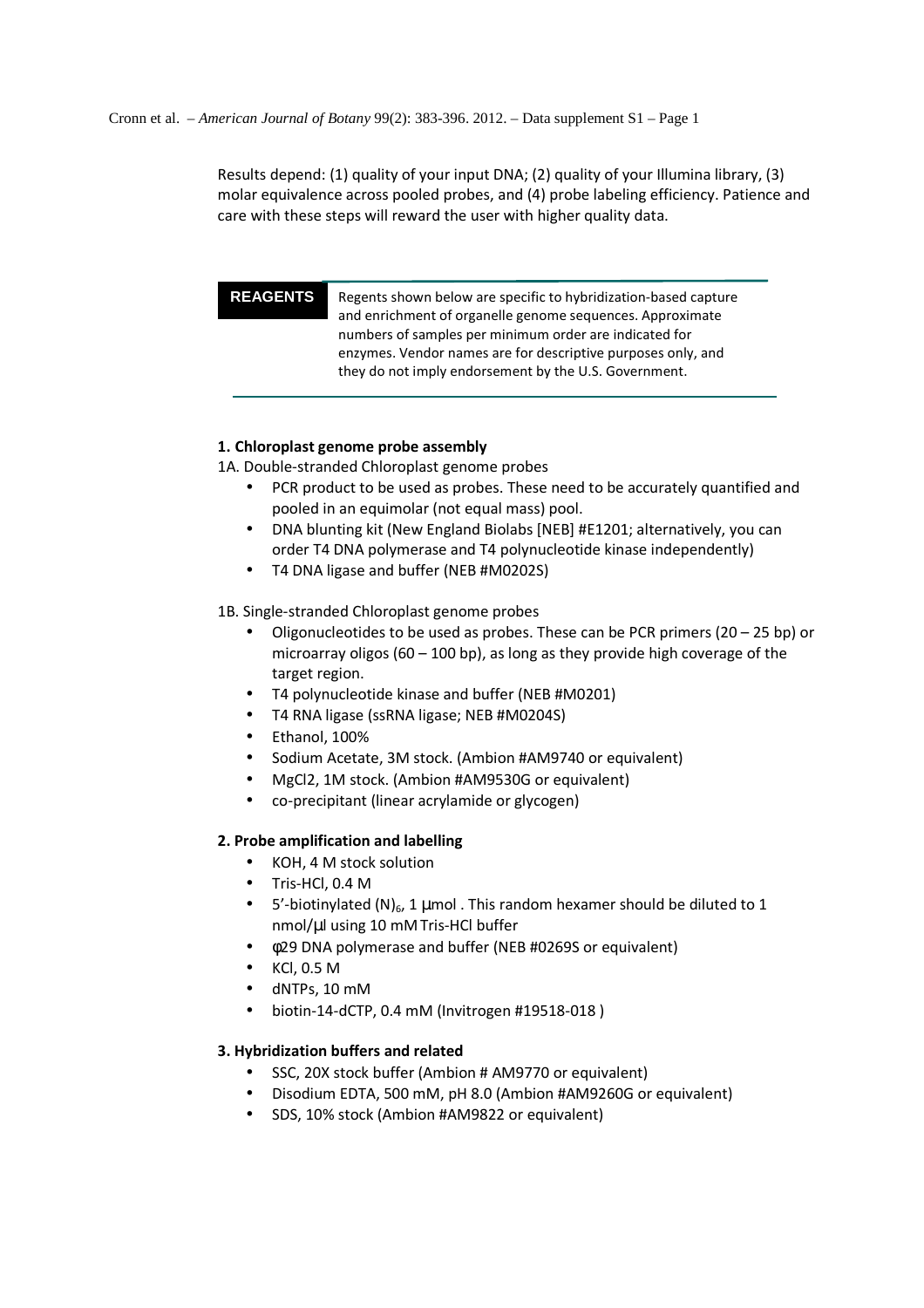- Denhardt's solution, 50X stock (Invitrogen #750018 or equivalent)
- Lambda DNA, 500 µg/ml stock (NEB #N3011S or equivalent)

## **4. Magnetic bead preparation**

- Streptavidin MagnaSphere paramagnetic beads (Promega #Z5481)
- 2X casein blocking buffer (Sigma #C7594)
- STE (1M Sodium Chloride/10 mM Tris-HCl pH 7.5/1 mM EDTA pH 8), 1X

## **5. Hybrid capture solutions**

- 20X SSC (3 M sodium chloride and 300 mM trisodium citrate, adjusted to pH 7.0 with HCl) (Ambion #AM9770 or equivalent)
- 10% SDS (sodium dodecyl sulfate) (Ambion #AM9822 or equivalent)

## **6. Library enrichment**

- Phusion Flash DNA polymerase 2X mix (Finnzymes Oy).
- Illumina PCR Primer 1.0. See Adapter/Primer page.
- Illumina PCR Primer 2.0. See Adapter /Primer page.

## **7. PCR clean-up kit**

- QIAgen PCR clean-up kit, Agencourt AMPure magnetic beads, or equivalent.
- DNA storage buffer (i.e., EB or 10 mM Tris-HCl, pH 8.0).

## **8. Required equipment**

- PCR machine or heating block (37°C 80°C range); shaker/rotator
- Magnetic separator. Required for hybrid capture ; can also be used for paramagnetic bead DNA clean-up. Many sources, including Invitrogen, New England Biolabs, Ambion and Agencourt.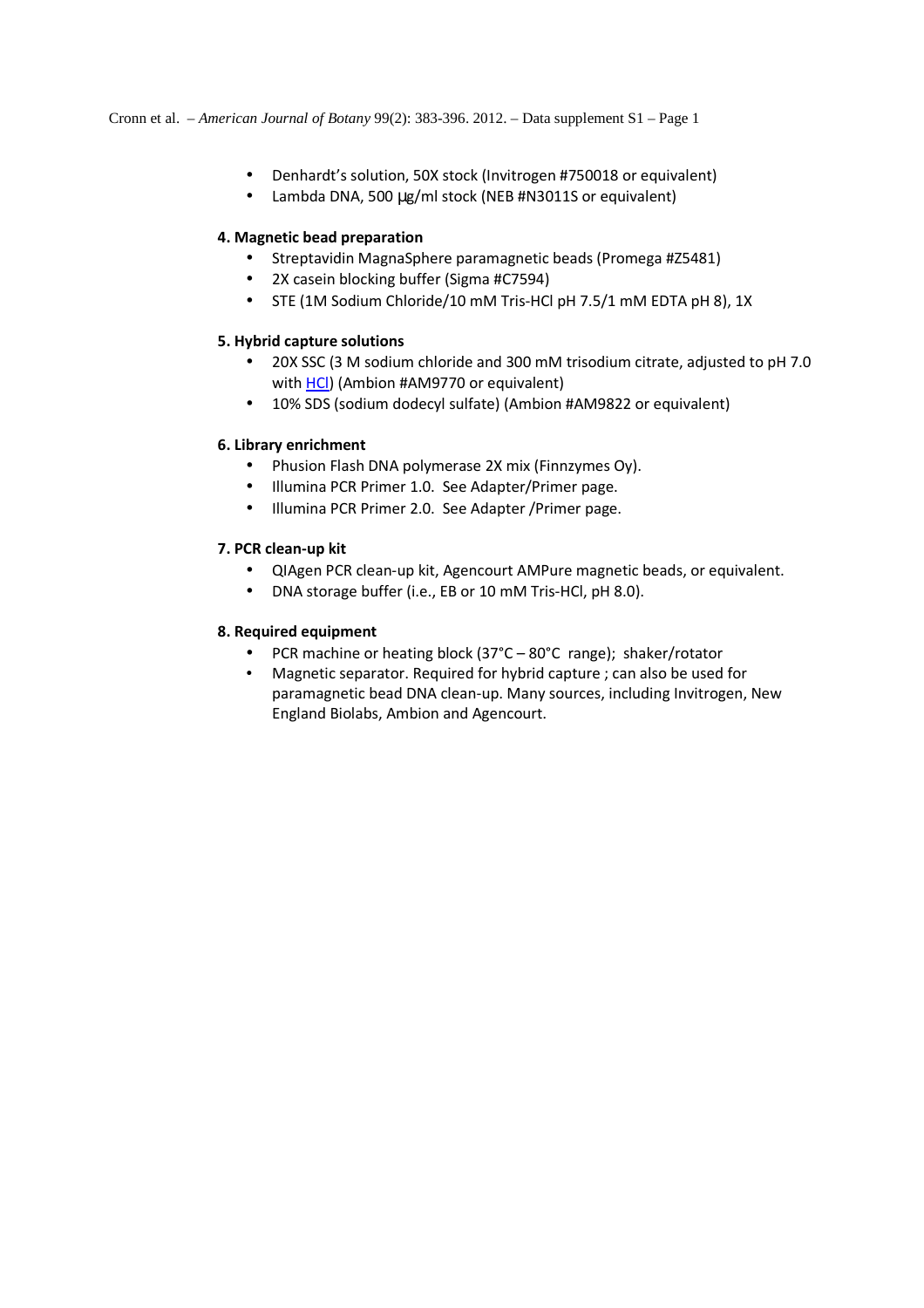Cronn et al. – *American Journal of Botany* 99(2): 383-396. 2012. – Data supplement S1 – Page 1

**Overview 1. Probe assembly, labeling and amplification – Probe synthesis** *involves the ligation of a probe set into a large, randomly concatenated molecule, which is then used as a template for probe preparation. Protocols differ depending on whether the starting probe set consists of double-stranded DNA (i.e., PCR products; step 1A) or single-stranded DNA (i.e., oligonucleotides; step 1B).* 

> *With PCR products, the products are pooled in an equimolar mix, the 5' ends are phosphorylated, the 3' ends blunt-ended, and then the fragments are ligated to form a double-stranded concatemer. With single stranded probes, the oligos are pooled in an equimolar mix, the 5' ends are phosphorylated, and then the oligos are ligated with T4 RNA ligase to form a single-stranded concatemer.*

*Concatemers are amplified and biotinylated using a DNA polymerase capable of strand displacement (*φ*29 polymerase). The resulting probes are large (tens of kb), double-stranded, and are all biotinylated internally and on the 5' end.* 

*Notes on probes:* 

• *We do not know the optimal size for oligonucleotide probes, but we've had success with 20- to 60-mers. Our results show that a single 25-mer probe can pull down ~1000 bp of target. Higher probe density will give fewer coverage gaps.* 

• *Remember that single-stranded oligos CAN'T be cleaned with QIAgen columns. EtOH precipitation works well, but remember to add MgCl2 to 10 mM final concentration.* 

2. Hybridization – *Concatemer probes are mixed with Illumina libraries for selective hybridization to the chloroplast genome.*

3. Magnetic bead preparation – *Streptavidin coated paramagnetic beads are prepared for oligo capture using a blocking agent.* 

4. Hybrid capture – *Concatemer probes are captured with streptavidin beads, and then washed under stringent conditions so that non-specifically bound materials are minimized.*

5. Library enrichment – *A final PCR enrichment step is used to bring the DNA concentrations up to what is required for Illumina sequencing. Cycles should be kept to the absolute minimum (10 -12, or even fewer) to prevent biasing of library and accumulation of identical reads.*

6. Analysis – *Too much here to cover, and you probably know how to handle much of this already. Some issues we've considered are identified, and they may be helpful for your experiments.* 

7. Cost – *The minimum order of reagents listed here will produce sufficient probe for over >1000 samples. If the same probe pool (PCR or oligonucleotides), is used to completion, then the cost of performing hybridization/capture on an Illumina library can be as low as ~ \$1 per sample.*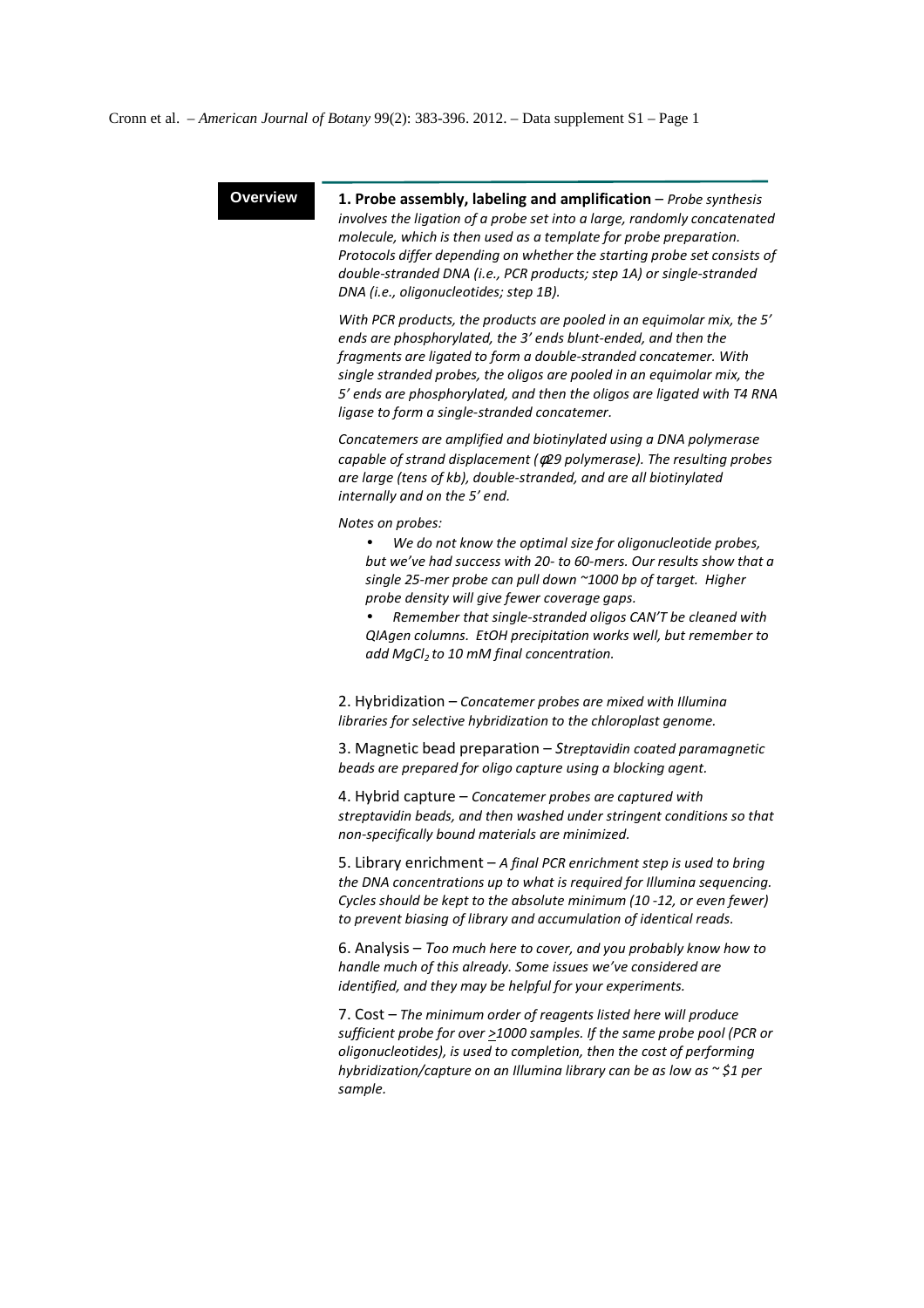**STEP 1A Probe synthesis using PCR products***. Use this protocol for double-stranded PCR products.* 

## **1A.1. End-repair treatment to phosphorylate ends**

- Mix ~100 ng of pooled PCR products (equimolar representation of all), 39 µl dH<sub>2</sub>O, 5 µl of 10X blunting buffer, 21 µl blunting enzyme mix (NEB #E1201S), 5 µl of 1 mM dNTPs, and water up to 50 µl.
- Incubate for 1 hour at 37°C.
- Heat inactivate the enzyme at 65°C for 15 minutes.
- Clean using QIAgen, AMPure or similar. Elute in 20 µl EB or 10 mM Tris-HCl.

## **1A.2. Probe concatenation (Ligation of double-stranded PCR products oligos)**

- Mix: 14  $\mu$  of phosphorylated ds PCR products, 3  $\mu$  of 10X DNA ligase buffer, and 1 µl T4 DNA ligase and 12 µl dH2O.
- Incubate for 15 minutes at room temperature.
- Heat inactivate enzyme at 65°C for 15 minutes.
- Clean using QIAgen, AMPure or similar, Elute in 20 ul EB or 10 mM Tris-HCl.
	- o *Be sure to archive this product because it can be used for many hybridization probe labeling.*

## **1A.3. Denaturation of ds-DNAs**

- Mix the following in a 0.2 ml tube:
	- o 1 µl of concatenatedd DNA probes
	- o 1 µl 0.4M KOH. This needs to be made fresh from 4M KOH stock
- Let stand for 3 minutes at room temperature
	- o Add 2 µl of 0.4M Tris-HCl to neutralize, then place on ice.

## **1A.4. Multiple Displacement Amplification (MDA) and biotinylation of probes**

- Mix the following into duplicate 0.2 ml tubes:
	- o 2 µl of denatured/neutralized DNA mixture per tube
	- o 4 µl of φ29 polymerase buffer, 10X
	- $O$  4 µl of KCl, 0.5 M
	- o 4 µl of dNTPs, 10 mM
	- o 2 µl of biotinylated random hexamers, 1 nmol/µl
	- o 2.5 µl of 0.4 mM biotin-14-dCTP
	- o 20.5 µl of dH2O
	- o 1 µl of φ 29 DNA polymerase
- Incubate reactions for 18 hours at 30°C.
- Pool the products and clean using ethanol precipitation, as the products are too large for QIAgen (10-100kb) and AMPure does not work on such concentrated DNA. Resuspend in 100 µl to 200 µl of EB or 10 mM Tris-HCl.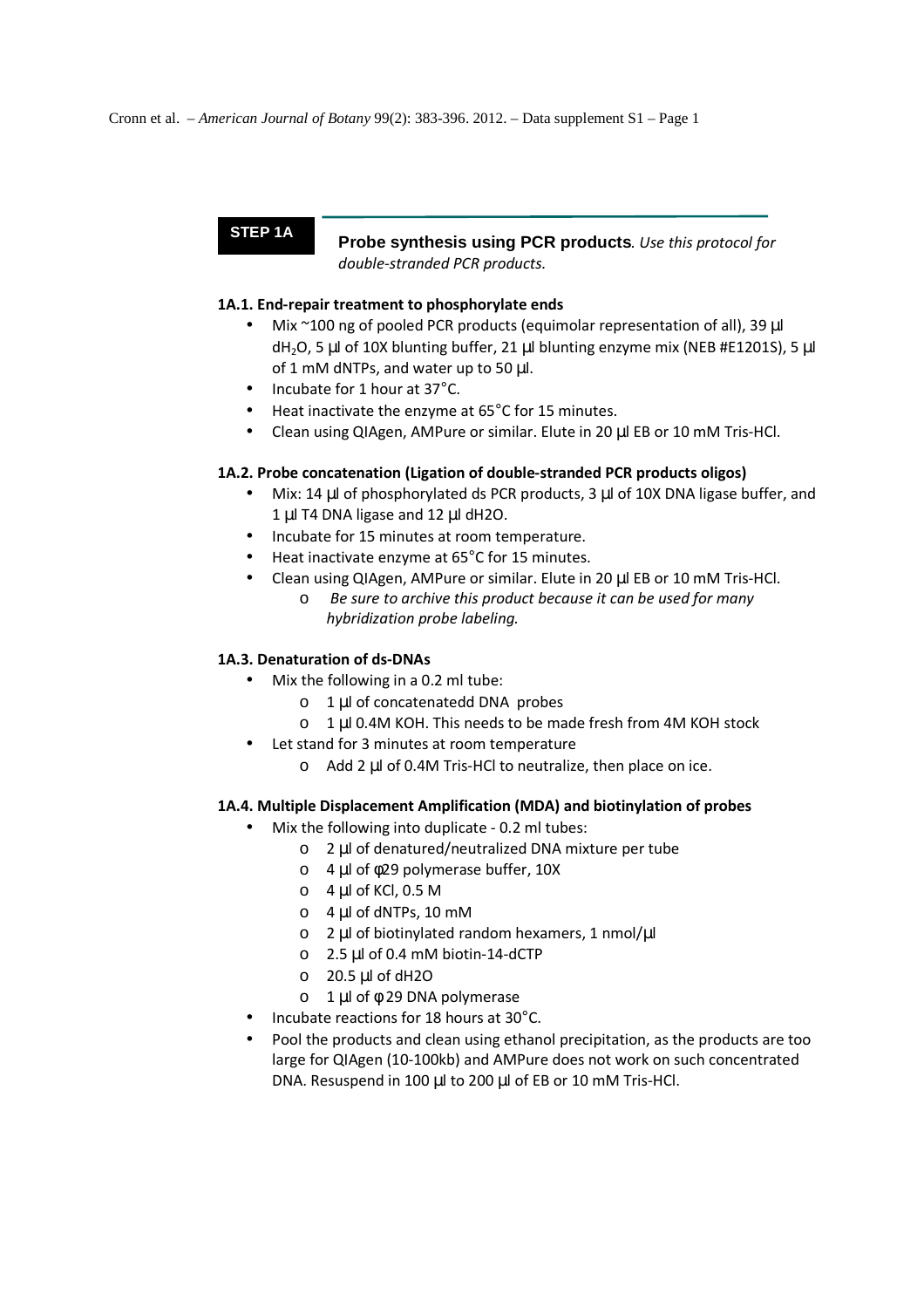*Note 1: in this reaction, [BIO]dCTP is at a concentration of 0.025 mM and dCTP is at a concentration of 1 mM, so the molar ratio of [biotin]dCTP:dCTP is 1:40. For a target region containing 20% dC, this is adds one biotin per 200 bp.* 

*Note 2: The yield per MDA synthesis can be large, often well over 10 µg per reaction (and up to 25* µ*g per reaction). For this reason, one labeling reaction can product sufficient probe for 10 – 20 hybridization samples.* 

### **1A.5. Probe quantitation**

- Estimate the DNA concentration of cleaned, amplified biotinylated probes.
- You need 500 ng (minimum) to 1000 ng (ideal) of purified probe for each hybridization reaction.

**STEP 1B Probe synthesis using single-stranded oligonucleotides***. Use this protocol for single-stranded oligonucleotides. Note that singlestranded molecules do NOT need KOH denaturation prior to MDA.* 

### **1B.1. Kinase Treatment to phosphorylate ends**

- Mix: 30  $\mu$ l of pooled 10 pmol/ $\mu$ l oligos (=300 pmol each), 14  $\mu$ l dH2O, 5  $\mu$ l of 10X T4 DNA ligase buffer, and 1 µl T4 PNK.
- Incubate for 1 hour at 37°C.
- Heat inactivate the enzyme at 65°C for 15 minutes.

### **1B.2. Ethanol precipitation of small, single-stranded phosphorylated oligos.**

- Mix Kinase reaction with 2 vols 100% EtOH, 0.1 vol 3M NaOAc, 1.6 µl of 1M MgCl<sub>2</sub>, and co-precipitant (if desired). Place in the -20 $^{\circ}$ C freezer overnight.
- Centrifuge for 10 min, 12000 x g; remove supernatant and discard.
- Dry pellet at 37°C for 10 minutes.
- Resuspend in 10 µl dH2O.

### **1B.3. Probe Concatenation (Ligation of single-stranded oligos)**

- Mix: 10 µl of phosphorylated oligo sample, 7 µl dH2O, 2 µl of 10X T4 RNA ligase buffer, and 1 µl T4 RNA ligase.
- Incubate for 1 hour at 37°C.
- Heat inactivate the enzyme at 65°C for 15 minutes.

### **1B.4. Ethanol precipitation of ligated single-stranded oligos.**

- Ethanol precipitate the ligated oligos using 2 vols 100% EtOH, 0.1 vol 3M NaOAc, 0.8  $\mu$ l of 1M MgCl<sub>2</sub>, and co-precipitant (if desired). Place in -20 $\degree$ C freezer overnight or -80°C freezer for one hour.
- Centrifuge for 10 min, 12000 x g, 4°C; remove supernatant and discard.
- Dry pellet at 37°C for 10 minutes.
- Resuspend in 10 ul dH2O
	- o *Be sure to archive this product because it can be used for many hybridization probe labelings*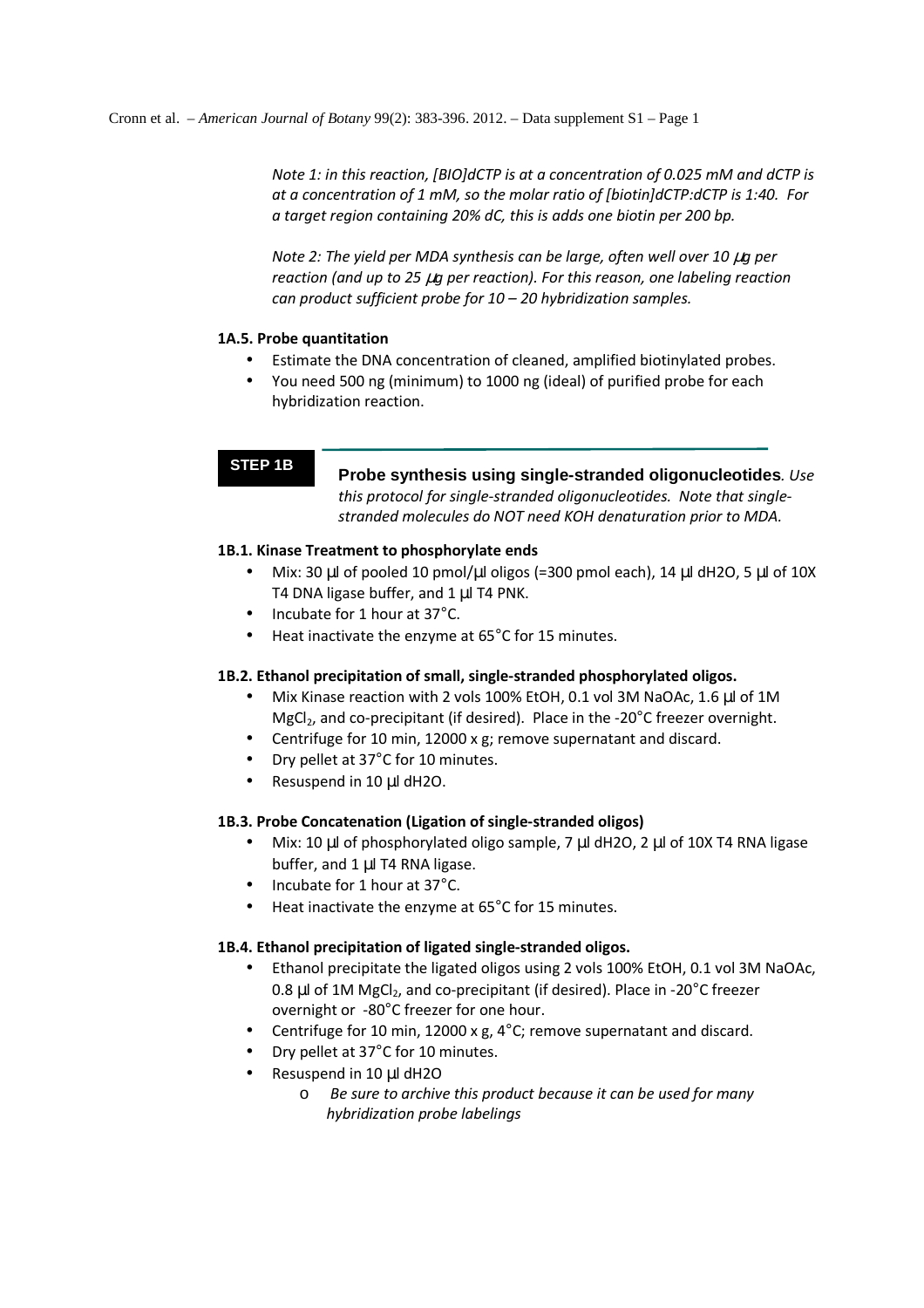## **1B.5. Multiple Displacement Amplification (MDA) and biotinylation of probes**

- Mix the following together in a 0.2 ml tube:
	- o 1 µl of cleaned, concatenated oligo pool
	- o 4 µl of φ29 polymerase buffer, 10X
	- $\circ$  4 µl of KCl, 0.5 M
	- o 4 µl of dNTPs, 10 mM
	- o 2 µl of biotinylated random hexamers, 1 nmol/µl
	- o 2.5 µl of 0.4 mM biotin-14-dCTP
	- $O$  21.5 µl of dH2O
	- o 1 µl of φ 29 DNA polymerase
- Incubate reactions for 18 hours at 30°C.
- Pool the products and clean using ethanol precipitation, as the products are too large for QIAgen (10-100kb) and AMPure does not work on such concentrated DNA. Resuspend in 100 µl to 200 µl of EB or 10 mM Tris-HCl.

## **1B.6. Probe quantitation**

- Estimate the DNA concentration of cleaned, amplified biotinylated probes.
- You need 500 ng (minimum) to 1000 ng (ideal) of purified probe for each hybridization reaction.

# **STEP 2 Hybridization**

## **2.1. Hybridization reactions are done using a 40** µ**l volume. Mix the following reagents in the listed order:**

- $\bullet$  12 µl of 20X SSC (final concentration = 6X)
- $\bullet$  0.4 µl of 500 mM EDTA (final = 5 mM)
- $0.4 \mu$  of 10% SDS (final =  $0.1\%$ )
- 1.6  $\mu$ l of 50X Denhardt's solution (final = 2X)
- 4 µl of 0.5  $\mu$ g/ $\mu$ l Lambda DNA (final = 2  $\mu$ g)
- 500 1000 ng of [BIO]-concatemer probe
- 500 1000 ng of prepared Illumina library (or multiple, barcoded libraries that are mixed in an equimolar ratio and total 500 – 1000 ng)
- Add water to a final volume of 40 µl.
- Overlay the reaction with 30 µl of molecular biology grade mineral oil.

### **2.2. Heat hybridization reaction to 95°C for 10 minutes.**

### **2.3. Cool to 65°C , then incubate at 65°C for 36 - 48 hours.**

**STEP 3 Mag-bead preparation**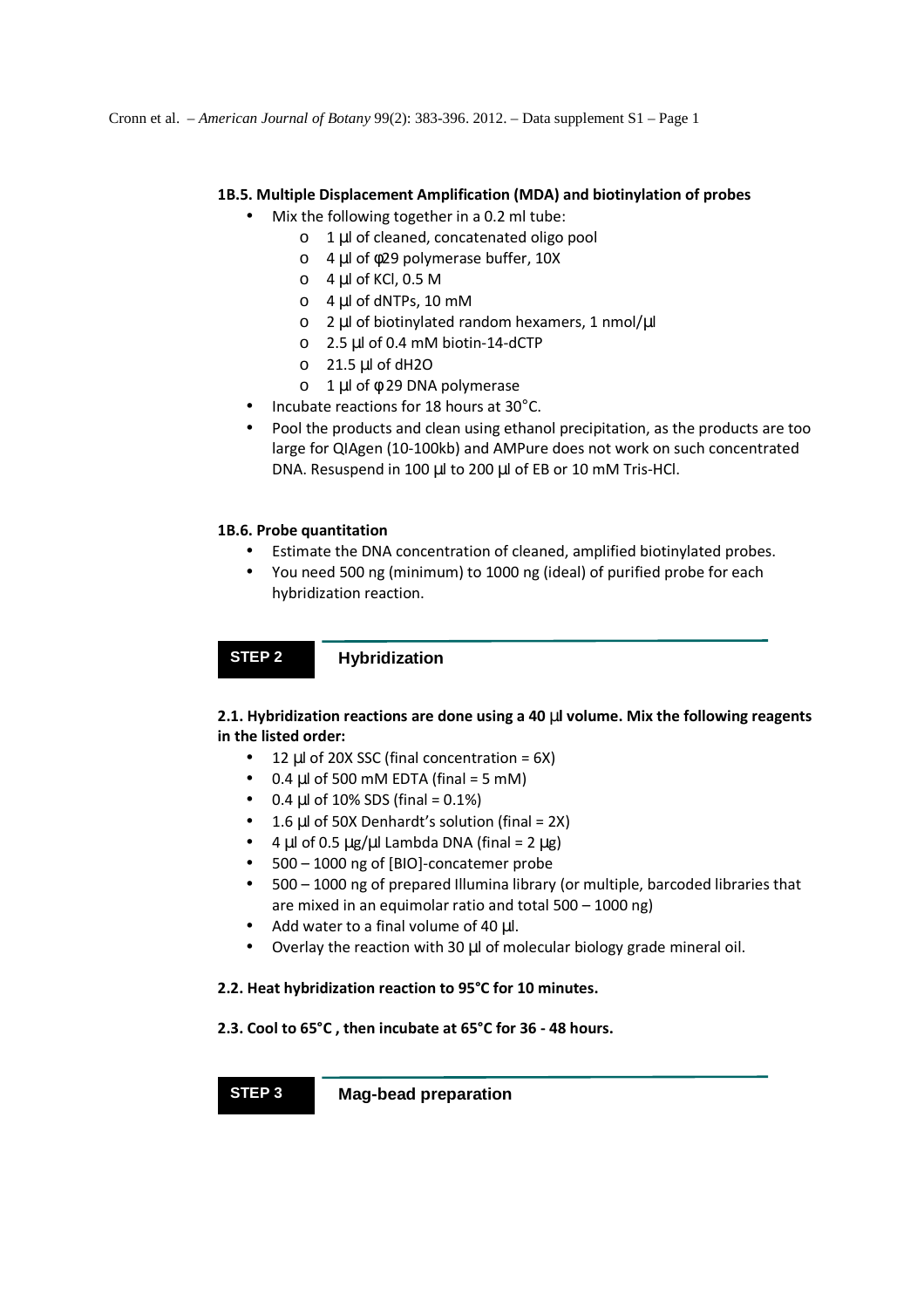Cronn et al. – *American Journal of Botany* 99(2): 383-396. 2012. – Data supplement S1 – Page 1

- **1. Resuspend streptavidin-coated paramagnetic beads, and dispense 50** µ**l for each library/probe combination.**
- 2. **Magnetize; remove and discard supernatant.**
	- replace with 200 µl of 2X Casein Blocking Buffer
	- shake for 2 hours.
- 3. **Magnetize; remove and discard supernatant (bead wash 1).**
	- replace with 200 µl of STE.
	- gently mix until beads are fully resuspended (bead wash 2).
- 4. **Magnetize; remove and discard supernatant**
	- replace with 200 µl of STE.
	- Gently mix until beads are fully resuspended (bead wash 3).
- 5. **Magnetize; remove and discard supernatant**
	- replace with 200 µl of STE.
		- Gently mix until beads are fully resuspended (bead suspension).
- 6. **Store at RT until use.**

**STEP 4 Hybrid capture.** *We recommend that you save the washes, just in case the products elute at an unpredictable point.*

## **1. Following hybridization (from step 2), mix 40** µ**l of hybridization mixture with 200** µ**l of the bead suspension (from previous step).**

- Incubate for 30 minutes, RT.
- **2. Magnetize; remove and save supernatant (= wash 1).** 
	- Resuspend beads in 200 µl of 65°C 1X SSC/0.1% SDS. Mix well.
	- Incubate for 15 min, 65°C.
- **3. Magnetize; remove supernatant and discard (= wash 2).** 
	- Replace with 200 µl of 65°C 1X SSC/0.1% SDS. Mix well.
	- Incubate for 10 min, 65°C.

### **4. Magnetize; remove supernatant and discard (= wash 3).**

- Replace with 200 µl of 0.5X SSC/ 0.1% SDS. Mix well.
- Incubate for 10 min, 65°C.
- **5. Magnetize; remove supernatant and discard (= wash 4).** 
	- Replace with 200 µl of 0.1X SSC/ 0.1% SDS
	- Incubate for 10 min, 65°C.

### **6. Magnetize; remove supernatant and discard (= wash 5).**

- Add 50 µl of 80°C water. Mix well
- Incubate for 10 min, 80°C.

### **8. Magnetize, remove and RETAIN supernatant.**

- This supernatant contains the hybridization-enriched products.
- **9. Discard beads.**

## **STEP 5 Library Enrichment and Sample Submission**